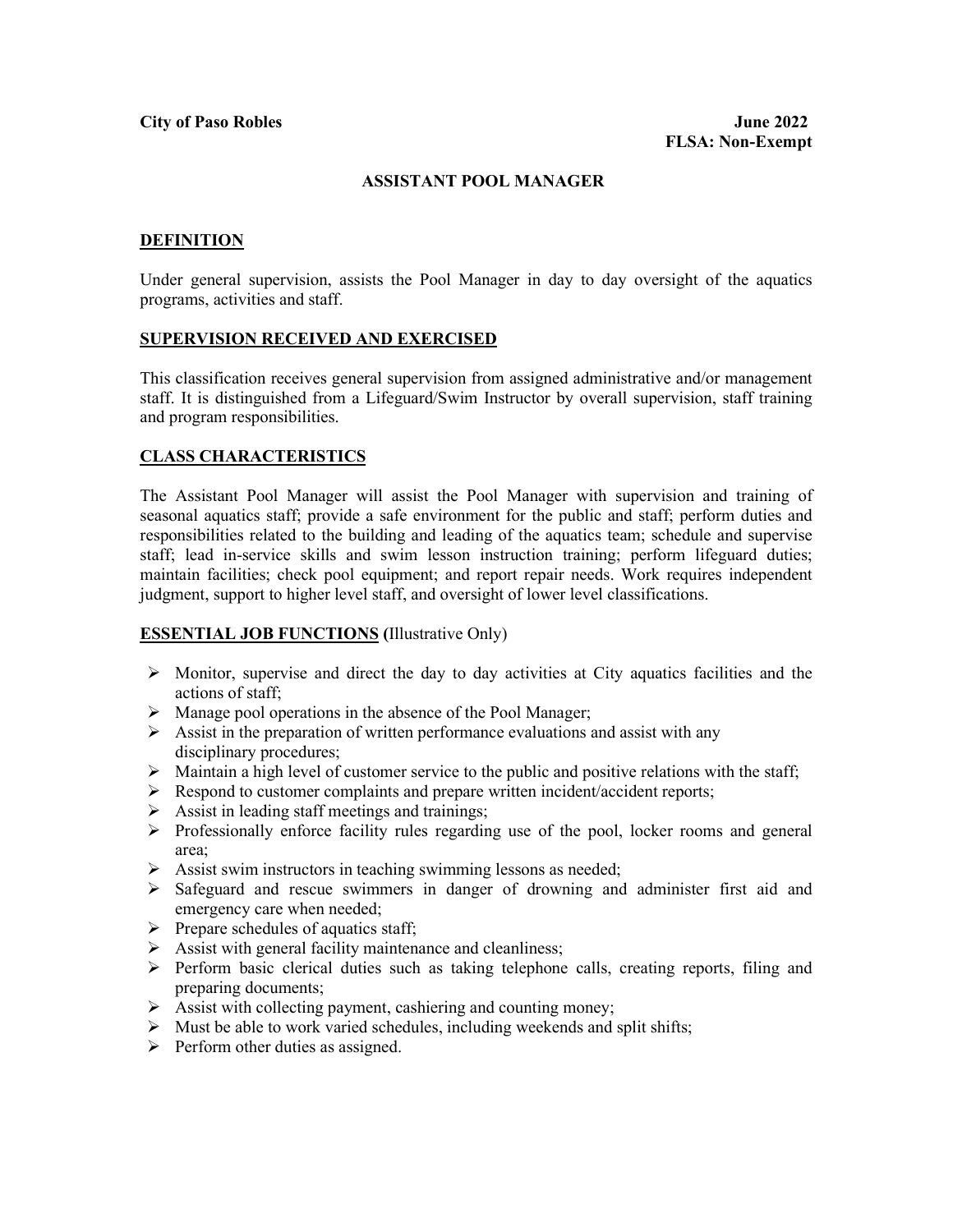## **QUALIFICATIONS**

## **Knowledge of:**

- $\triangleright$  Lifeguarding safety policies, water hazards, lifesaving techniques and first aid;
- $\triangleright$  Aquatics instruction theory and practices, including swim lessons and children's programs;
- $\triangleright$  Supervisory methods, training and evaluation techniques;
- $\triangleright$  Municipal pool policies, regulations and procedures;
- $\triangleright$  Applicable federal, state, and local laws, rules and regulations;
- $\triangleright$  Office/administrative practices including record keeping, filing, operation of basic office equipment;
- $\triangleright$  Business math, proper English usage, and methods of report writing;
- $\triangleright$  Techniques, materials, equipment, and supplies used in the aquatics program;
- $\triangleright$  Safe work practices and regulations.

# **Skill In:**

- $\triangleright$  Planning, scheduling, assigning, supervising and evaluating the work of staff;
- $\triangleright$  Handling emergency and disciplinary situations;
- $\triangleright$  Coordinating routine maintenance of the facilities;
- $\triangleright$  Maintaining positive public and employee relations;
- $\triangleright$  Coordinating and scheduling the aquatics programs;
- $\triangleright$  Conducting advanced level swim lessons;
- $\triangleright$  Following and enforcing safety rules:
- $\triangleright$  Understanding and following oral and written instructions;
- $\triangleright$  Communicating effectively verbally and in writing;
- $\triangleright$  Performing detailed support work accurately, independently, and against deadlines;
- $\triangleright$  Prioritizing work and handling a variety of activities simultaneously;
- $\triangleright$  Composing correspondence, reports, forms, etc., from brief instructions;
- ▶ Overseeing groups of program/facility users;
- $\triangleright$  Properly interpreting, and making recommendations in accordance with laws, regulations, and policies;
- $\triangleright$  Exercising independent judgment and using initiative within established guidelines while fulfilling responsibilities;
- $\triangleright$  Establishing and maintaining effective working relationships with those contacted in the course of the work.

## **Education and Experience:**

Any combination of training and experience that would provide the required knowledge, skills and abilities is qualifying. A typical way to obtain the required qualifications would be equivalent to graduation from high school, and two (2) years of experience in area related to work assigned, or two (2) seasons as a Lifeguard.

# **Licenses and Certifications:**

Possession of a valid Class C California Driver's License and a satisfactory driving record. Must possess a current American Red Cross Lifeguard Training, First Aid and CPR for the Professional Rescuer certification by time of appointment.